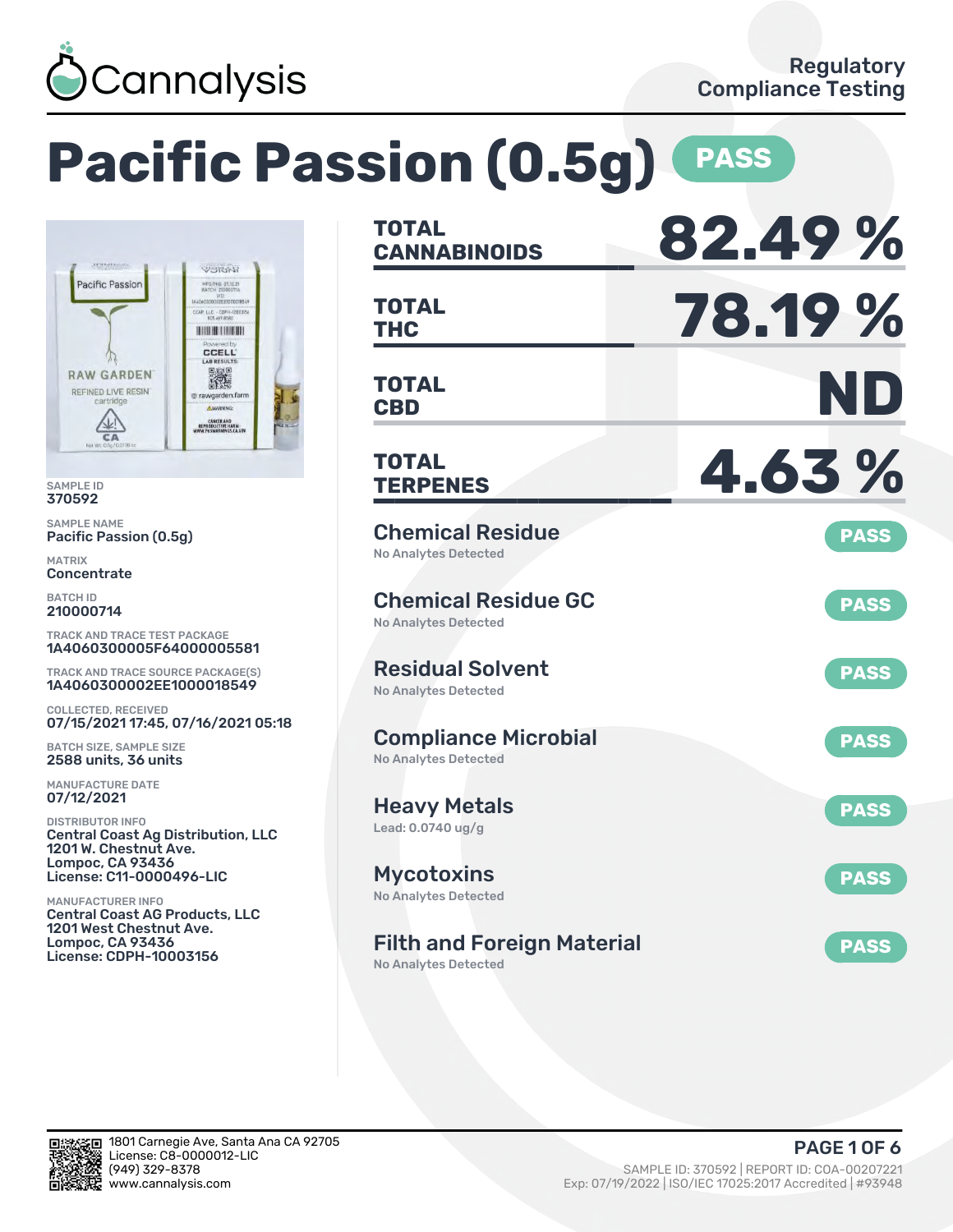

# CANNABINOID ANALYSIS

Total THC,CBD value(s) have been decarboxylated.

| TOTAL THC:          | 781.9 mg/g (78.19 %), 390.95 mg per package |
|---------------------|---------------------------------------------|
| TOTAL CBD:          | ND.                                         |
| TOTAL CANNABINOIDS: | 824.9 mg/g (82.49 %)                        |

UNIT OF MEASUREMENT: Milligrams per Gram(mg/g)

| <b>ANALYTE</b>         | <b>RESULT</b>        | LOD    | <b>LLOO</b> | <b>ANALYTE</b>   | <b>RESULT</b>        | <b>LOD</b> | <b>LLOO</b> |
|------------------------|----------------------|--------|-------------|------------------|----------------------|------------|-------------|
| THCa                   | ND                   | 0.2000 | 0.4000      | CBD <sub>v</sub> | <b>ND</b>            | 0.2000     | 0.4000      |
| D9THC                  | 781.9 mg/g (78.19 %) | 0.2000 | 0.4000      | CBGa             | <b>ND</b>            | 0.2000     | 0.4000      |
| D8THC                  | ND                   | 0.2000 | 0.4000      | CBG              | 43.07 mg/g (4.307 %) | 0.2000     | 0.4000      |
| <b>THC<sub>v</sub></b> | ND                   | 0.2000 | 0.4000      | CBN              | <b>ND</b>            | 0.2000     | 0.4000      |
| CBDa                   | <b>ND</b>            | 0.2000 | 0.4000      | CBC              | <b>ND</b>            | 0.2000     | 0.4000      |
| CBD                    | ND                   | 0.2000 | 0.4000      |                  |                      |            |             |

#### ADDITIONAL INFORMATION

| Method:              | SOP-TECH-001 | Sample Prepped: 07/19/2021 15:05  | Sample Approved: 07/19/2021 21:44  |  |
|----------------------|--------------|-----------------------------------|------------------------------------|--|
| Instrument: UPLC-DAD |              | Sample Analyzed: 07/19/2021 15:47 | Prep-Analytical Batch: 31132-25285 |  |



## TERPENE ANALYSIS

UNIT OF MEASUREMENT: Milligrams per Gram(mg/g)

| TUTAL TERPENES: |  |
|-----------------|--|
|                 |  |
|                 |  |

TOTAL TERPENES: 46.36 mg/g (4.636 %)

| <b>ANALYTE</b>          | <b>RESULT</b>                                                                                                                                      | <b>LOD</b> | <b>LLOO</b> |  | <b>ANALYTE</b>         | <b>RESULT</b>                                       | <b>LOD</b> | <b>LLOQ</b> |
|-------------------------|----------------------------------------------------------------------------------------------------------------------------------------------------|------------|-------------|--|------------------------|-----------------------------------------------------|------------|-------------|
| 3-Carene                | <b>ND</b>                                                                                                                                          | 1.000      | 2.500       |  | Alpha bisabolol        | <b>ND</b>                                           | 0.1000     | 0.5000      |
| Alpha cedrene           | <b>ND</b>                                                                                                                                          | 1.000      | 2.500       |  | Alpha humulene         | <lloq< td=""><td>0.5000</td><td>1.000</td></lloq<>  | 0.5000     | 1.000       |
| Alpha pinene            | 2.340 mg/g (0.2340 %)                                                                                                                              | 0.1000     | 1.000       |  | Alpha terpinene        | <b>ND</b>                                           | 0.5000     | 1.000       |
| Alpha terpineol         | <ll0q< td=""><td>0.3260</td><td>0.6520</td><td></td><td>Beta caryophyllene</td><td>4.519 mg/g (0.4519 %)</td><td>0.5000</td><td>1.000</td></ll0q<> | 0.3260     | 0.6520      |  | Beta caryophyllene     | 4.519 mg/g (0.4519 %)                               | 0.5000     | 1.000       |
| Beta myrcene            | 15.48 mg/g (1.548 %)                                                                                                                               | 0.5000     | 1.000       |  | Beta pinene            | 2.237 mg/g (0.2237 %)                               | 0.6070     | 1.214       |
| Borneol                 | <b>ND</b>                                                                                                                                          | 1.000      | 2.500       |  | Camphene               | <b>ND</b>                                           | 0.5000     | 1.000       |
| Camphor                 | <b>ND</b>                                                                                                                                          | 0.1000     | 0.5000      |  | Caryophyllene oxide ND |                                                     | 0.5000     | 2.500       |
| Cedrol                  | <b>ND</b>                                                                                                                                          | 0.5000     | 1.000       |  | Cis geraniol           | <b>ND</b>                                           | 1.000      | 2.500       |
| Cis nerolidol           | <b>ND</b>                                                                                                                                          | 2.500      | 5.000       |  | Eucalyptol             | <b>ND</b>                                           | 0.1000     | 0.5000      |
| Fenchol                 | <lloq< td=""><td>0.5000</td><td>1.000</td><td></td><td>Fenchone</td><td><lloq< td=""><td>0.1000</td><td>0.5000</td></lloq<></td></lloq<>           | 0.5000     | 1.000       |  | Fenchone               | <lloq< td=""><td>0.1000</td><td>0.5000</td></lloq<> | 0.1000     | 0.5000      |
| Gamma terpinene         | <b>ND</b>                                                                                                                                          | 0.1000     | 0.5000      |  | Gamma terpineol        | <b>ND</b>                                           | 0.2090     | 0.5230      |
| Geranyl acetate         | <b>ND</b>                                                                                                                                          | 0.1000     | 0.5000      |  | Guaiol                 | <b>ND</b>                                           | 2.500      | 5.000       |
| Isoborneol              | <b>ND</b>                                                                                                                                          | 0.5000     | 1.000       |  | Isopulegol             | <b>ND</b>                                           | 2.500      | 5.000       |
| Limonene                | 13.40 mg/g (1.340 %)                                                                                                                               | 0.5000     | 2.500       |  | Linalool               | $1.701$ mg/g $(0.1701\%)$                           | 0.5000     | 1.000       |
| Menthol                 | <b>ND</b>                                                                                                                                          | 1.000      | 2.500       |  | Ocimene 1              | <b>ND</b>                                           | 0.1550     | 0.3100      |
| Ocimene 2               | 3.356 mg/g (0.3356 %)                                                                                                                              | 0.3450     | 1.725       |  | P-cymene               | <b>ND</b>                                           | 0.5230     | 1.045       |
| P-mentha-1,5-diene ND   |                                                                                                                                                    | 0.5000     | 1.000       |  | Pulegone               | <b>ND</b>                                           | 0.1000     | 0.5000      |
| Sabinene                | <b>ND</b>                                                                                                                                          | 0.5000     | 1.000       |  | Terpinolene            | 3.325 mg/g (0.3325 %)                               | 0.1000     | 0.5000      |
| Trans beta farnesene ND |                                                                                                                                                    | 2.500      | 5.000       |  | Trans geraniol         | <b>ND</b>                                           | 0.5000     | 2.500       |
| Trans nerolidol         | <b>ND</b>                                                                                                                                          | 0.5000     | 2.500       |  | Valencene              | <b>ND</b>                                           | 0.5000     | 1.000       |

| ANALYTE                | <b>RESULT</b>                                       | LOD    | <b>LLOO</b> |
|------------------------|-----------------------------------------------------|--------|-------------|
| Alpha bisabolol        | ND.                                                 | 0.1000 | 0.5000      |
| Alpha humulene         | <lloq< td=""><td>0.5000</td><td>1.000</td></lloq<>  | 0.5000 | 1.000       |
| Alpha terpinene        | ND.                                                 | 0.5000 | 1.000       |
| Beta caryophyllene     | 4.519 mg/g $(0.4519 \%)$                            | 0.5000 | 1.000       |
| Beta pinene            | 2.237 mg/g (0.2237 %)                               | 0.6070 | 1.214       |
| Camphene               | <b>ND</b>                                           | 0.5000 | 1.000       |
| Caryophyllene oxide ND |                                                     | 0.5000 | 2.500       |
| Cis geraniol           | <b>ND</b>                                           | 1.000  | 2.500       |
| Eucalyptol             | ND                                                  | 0.1000 | 0.5000      |
| Fenchone               | <lloq< td=""><td>0.1000</td><td>0.5000</td></lloq<> | 0.1000 | 0.5000      |
| Gamma terpineol        | <b>ND</b>                                           | 0.2090 | 0.5230      |
| Guaiol                 | <b>ND</b>                                           | 2.500  | 5.000       |
| Isopulegol             | <b>ND</b>                                           | 2.500  | 5.000       |
| Linalool               | 1.701 mg/g $(0.1701\%)$                             | 0.5000 | 1.000       |
| Ocimene 1              | <b>ND</b>                                           | 0.1550 | 0.3100      |
| P-cymene               | <b>ND</b>                                           | 0.5230 | 1.045       |
| Pulegone               | <b>ND</b>                                           | 0.1000 | 0.5000      |
| Terpinolene            | 3.325 mg/g (0.3325 %)                               | 0.1000 | 0.5000      |
| Trans geraniol         | <b>ND</b>                                           | 0.5000 | 2.500       |
| Valencene              | <b>ND</b>                                           | 0.5000 | 1.000       |



PAGE 2 OF 6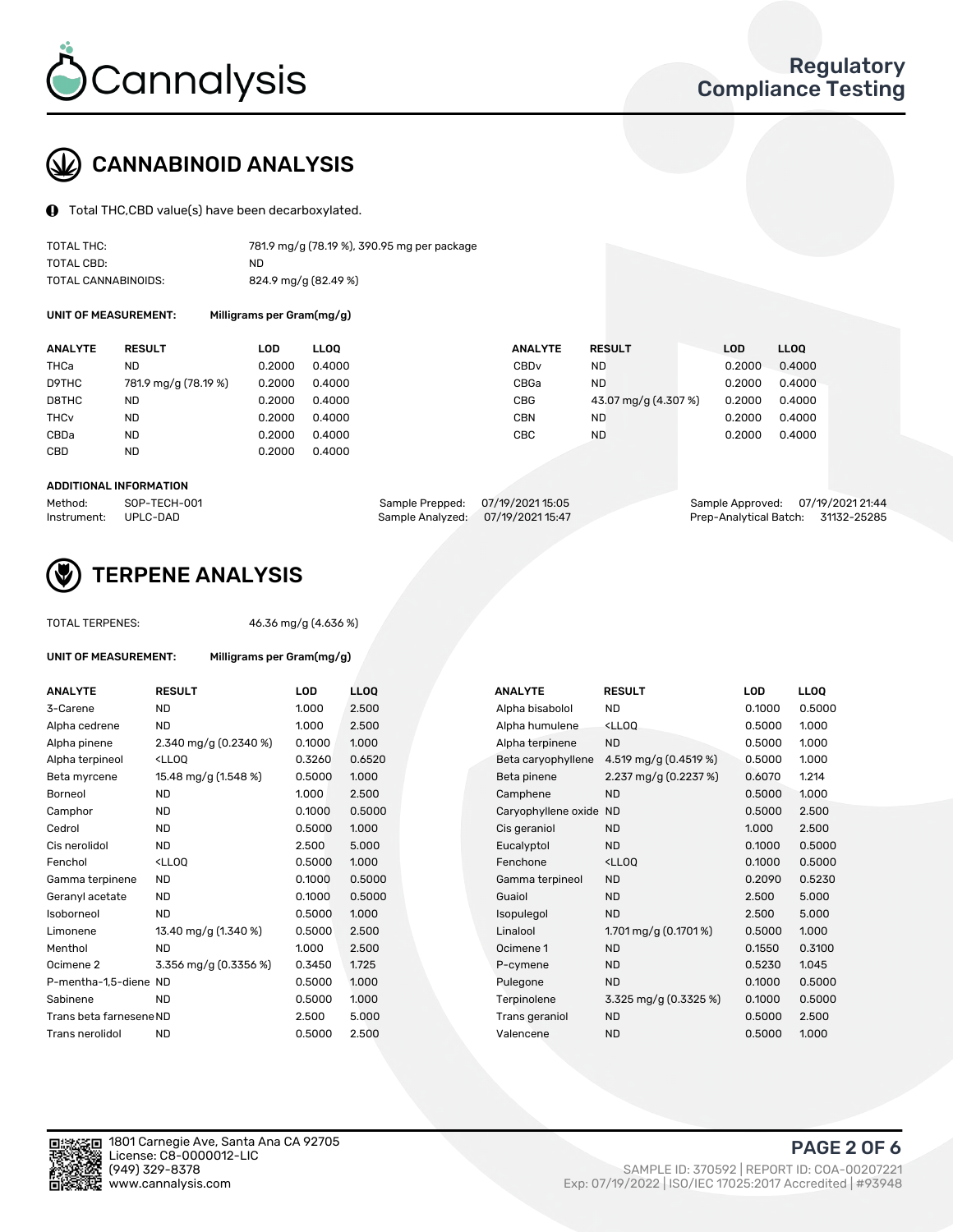

## Regulatory Compliance Testing

#### ADDITIONAL INFORMATION

Method: SOP-TECH-027 Sample Prepped: 07/16/2021 15:02 Sample Approved: 07/17/2021 14:35 Prep-Analytical Batch: 31085-25242



CHEMICAL RESIDUE ANALYSIS PASS

UNIT OF MEASUREMENT: Micrograms per Gram(ug/g)

| <b>ANALYTE</b>    | <b>RESULT</b> | LOD    | LL <sub>OO</sub> | <b>ACTION LEVEL</b> |      | <b>ANALYTE</b>      | <b>RESULT</b> | LOD    | <b>LLOQ</b> | <b>ACTION LEVEL</b> |      |
|-------------------|---------------|--------|------------------|---------------------|------|---------------------|---------------|--------|-------------|---------------------|------|
| Abamectin         | <b>ND</b>     | 0.0200 | 0.0400           | 0.1000              | Pass | Acephate            | <b>ND</b>     | 0.0200 | 0.0400      | 0.1000              | Pass |
| Acequinocyl       | <b>ND</b>     | 0.0200 | 0.0400           | 0.1000              | Pass | Acetamiprid         | <b>ND</b>     | 0.0200 | 0.0400      | 0.1000              | Pass |
| Aldicarb          | <b>ND</b>     | 0.0200 | 0.0400           | 0.0                 | Pass | Azoxystrobin        | <b>ND</b>     | 0.0200 | 0.0400      | 0.1000              | Pass |
| Bifenazate        | <b>ND</b>     | 0.0200 | 0.0400           | 0.1000              | Pass | <b>Bifenthrin</b>   | <b>ND</b>     | 0.0200 | 0.0400      | 3.000               | Pass |
| <b>Boscalid</b>   | <b>ND</b>     | 0.0200 | 0.0400           | 0.1000              | Pass | Carbaryl            | <b>ND</b>     | 0.0200 | 0.0400      | 0.5000              | Pass |
| Carbofuran        | <b>ND</b>     | 0.0200 | 0.0400           | 0.0                 | Pass | Chlorantraniliprole | <b>ND</b>     | 0.0200 | 0.0400      | 10.00               | Pass |
| Clofentezine      | <b>ND</b>     | 0.0200 | 0.0400           | 0.1000              | Pass | Coumaphos           | <b>ND</b>     | 0.0200 | 0.0400      | 0.0                 | Pass |
| Cyfluthrin        | <b>ND</b>     | 0.4000 | 1.000            | 2.000               | Pass | Cypermethrin        | <b>ND</b>     | 0.4000 | 1.000       | 1.000               | Pass |
| Daminozide        | <b>ND</b>     | 0.0200 | 0.0400           | 0.0                 | Pass | Diazinon            | <b>ND</b>     | 0.0200 | 0.0400      | 0.1000              | Pass |
| <b>Dichlorvos</b> | <b>ND</b>     | 0.0200 | 0.0400           | 0.0                 | Pass | Dimethoate          | <b>ND</b>     | 0.0200 | 0.0400      | 0.0                 | Pass |
| Dimethomorph      | <b>ND</b>     | 0.0200 | 0.0400           | 2.000               | Pass | <b>Ethoprophos</b>  | <b>ND</b>     | 0.0200 | 0.0400      | 0.0                 | Pass |
| Etofenprox        | <b>ND</b>     | 0.0200 | 0.0400           | 0.0                 | Pass | Etoxazole           | <b>ND</b>     | 0.0200 | 0.0400      | 0.1000              | Pass |
| Fenhexamid        | <b>ND</b>     | 0.0200 | 0.0400           | 0.1000              | Pass | Fenoxycarb          | <b>ND</b>     | 0.0200 | 0.0400      | 0.0                 | Pass |
| Fenpyroximate     | <b>ND</b>     | 0.0200 | 0.0400           | 0.1000              | Pass | Fipronil            | <b>ND</b>     | 0.0400 | 0.1000      | 0.0                 | Pass |
| Flonicamid        | <b>ND</b>     | 0.0200 | 0.0400           | 0.1000              | Pass | Fludioxonil         | <b>ND</b>     | 0.0200 | 0.0400      | 0.1000              | Pass |
| Hexythiazox       | <b>ND</b>     | 0.0200 | 0.0400           | 0.1000              | Pass | Imazalil            | <b>ND</b>     | 0.0200 | 0.0400      | 0.0                 | Pass |
| Imidacloprid      | <b>ND</b>     | 0.0200 | 0.0400           | 5.000               | Pass | Kresoxim methyl     | <b>ND</b>     | 0.0200 | 0.0400      | 0.1000              | Pass |
| Malathion         | <b>ND</b>     | 0.0200 | 0.0400           | 0.5000              | Pass | Metalaxyl           | <b>ND</b>     | 0.0200 | 0.0400      | 2.000               | Pass |
| Methiocarb        | <b>ND</b>     | 0.0200 | 0.0400           | 0.0                 | Pass | Methomyl            | <b>ND</b>     | 0.0200 | 0.0400      | 1.000               | Pass |
| Mevinphos         | <b>ND</b>     | 0.0200 | 0.0400           | 0.0                 | Pass | Myclobutanil        | <b>ND</b>     | 0.0200 | 0.0400      | 0.1000              | Pass |
| Naled             | <b>ND</b>     | 0.0200 | 0.0400           | 0.1000              | Pass | Oxamyl              | <b>ND</b>     | 0.0200 | 0.0400      | 0.5000              | Pass |
| Paclobutrazol     | <b>ND</b>     | 0.0200 | 0.0400           | 0.0                 | Pass | Permethrins         | <b>ND</b>     | 0.0400 | 0.1000      | 0.5000              | Pass |
| Phosmet           | <b>ND</b>     | 0.0200 | 0.0400           | 0.1000              | Pass | Piperonyl butoxide  | <b>ND</b>     | 0.0200 | 0.0400      | 3.000               | Pass |
| Prallethrin       | <b>ND</b>     | 0.0200 | 0.0400           | 0.1000              | Pass | Propiconazole       | <b>ND</b>     | 0.0200 | 0.0400      | 0.1000              | Pass |
| Propoxur          | <b>ND</b>     | 0.0200 | 0.0400           | 0.0                 | Pass | Pyrethrins          | <b>ND</b>     | 0.0200 | 0.0400      | 0.5000              | Pass |
| Pyridaben         | <b>ND</b>     | 0.0200 | 0.0400           | 0.1000              | Pass | Spinetoram          | <b>ND</b>     | 0.0200 | 0.0400      | 0.1000              | Pass |
| Spinosad          | <b>ND</b>     | 0.0300 | 0.0700           | 0.1000              | Pass | Spiromesifen        | <b>ND</b>     | 0.0200 | 0.0400      | 0.1000              | Pass |
| Spirotetramat     | <b>ND</b>     | 0.0200 | 0.0400           | 0.1000              | Pass | Spiroxamine         | <b>ND</b>     | 0.0200 | 0.0400      | 0.0                 | Pass |
| Tebuconazole      | <b>ND</b>     | 0.0200 | 0.0400           | 0.1000              | Pass | Thiacloprid         | <b>ND</b>     | 0.0200 | 0.0400      | 0.0                 | Pass |
| Thiamethoxam      | <b>ND</b>     | 0.0200 | 0.0400           | 5.000               | Pass | Trifloxystrobin     | <b>ND</b>     | 0.0200 | 0.0400      | 0.1000              | Pass |

## ADDITIONAL INFORMATION

Method: SOP-TECH-002 Sample Prepped: 07/16/2021 17:05 Sample Approved: 07/19/2021 12:05<br>Instrument: LC-MS/MS Sample Analyzed: 07/16/2021 17:07 Prep-Analytical Batch: 31091-25250 Prep-Analytical Batch: 31091-25250

PAGE 3 OF 6

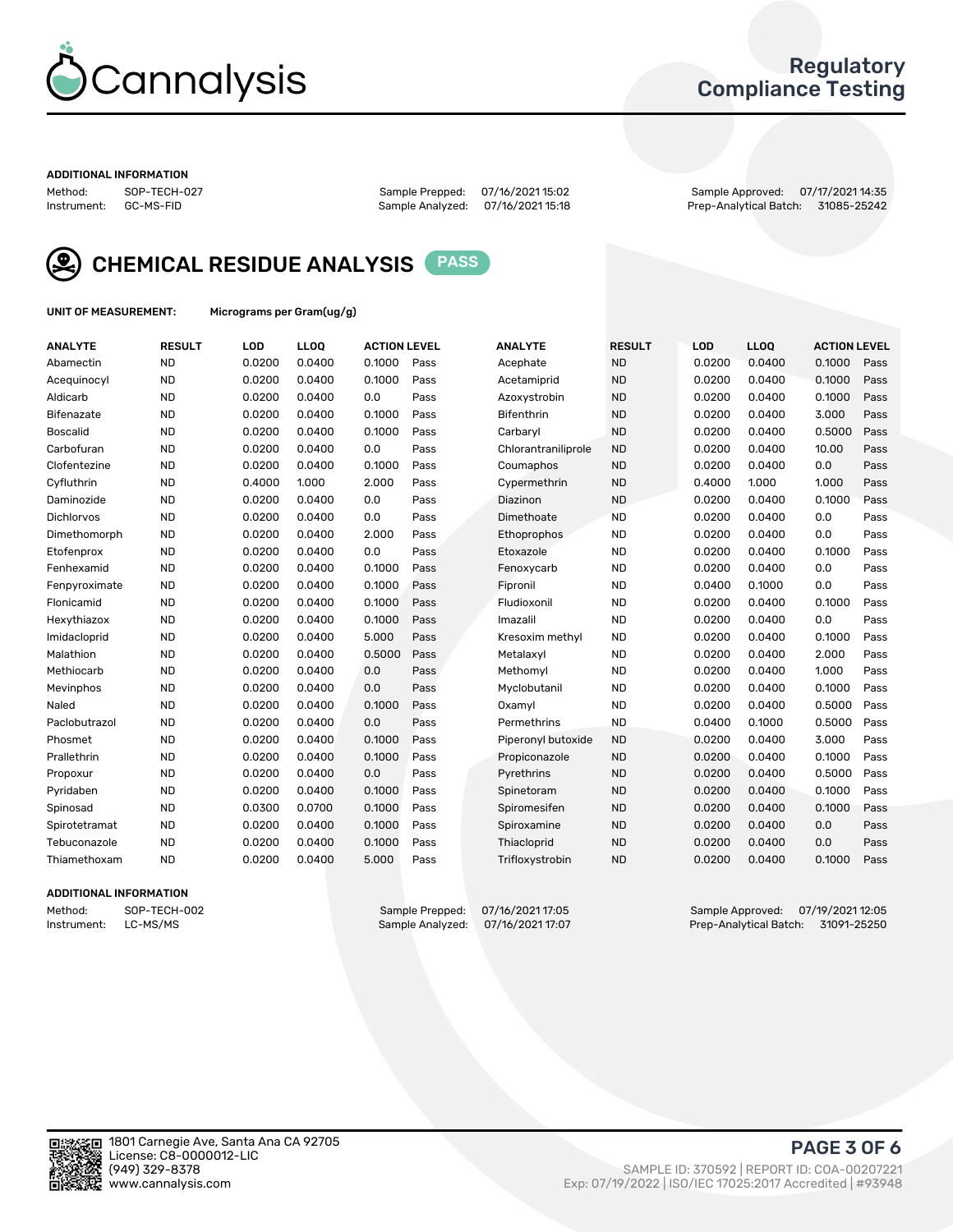

# CHEMICAL RESIDUE GC ANALYSIS PASS

| UNIT OF MEASUREMENT: | Microgr |
|----------------------|---------|
|----------------------|---------|

ams per Gram(ug/g)

| <b>ANALYTE</b>                                   | <b>RESULT</b>            | LOD    | <b>LLOO</b> | <b>ACTION LEVEL</b> |                                     | <b>ANALYTE</b>                       | <b>RESULT</b> | LOD    | <b>LLOO</b>                                | <b>ACTION LEVEL</b>             |      |
|--------------------------------------------------|--------------------------|--------|-------------|---------------------|-------------------------------------|--------------------------------------|---------------|--------|--------------------------------------------|---------------------------------|------|
| Captan                                           | <b>ND</b>                | 0.1000 | 0.2000      | 0.7000              | Pass                                | Chlordane                            | <b>ND</b>     | 0.0109 | 0.0136                                     | 0.0                             | Pass |
| Methyl parathion                                 | <b>ND</b>                | 0.0400 | 0.1000      | 0.0                 | Pass                                | <b>PCNB</b>                          | <b>ND</b>     | 0.0200 | 0.0400                                     | 0.1000                          | Pass |
| Chlorfenapyr                                     | <b>ND</b>                | 0.0800 | 0.1000      | 0.0                 | Pass                                | Chlorpyrifos                         | <b>ND</b>     | 0.0800 | 0.1000                                     | 0.0                             | Pass |
| ADDITIONAL INFORMATION<br>Method:<br>Instrument: | SOP-TECH-010<br>GC-MS/MS |        |             |                     | Sample Prepped:<br>Sample Analyzed: | 07/16/2021 17:05<br>07/16/2021 17:07 |               |        | Sample Approved:<br>Prep-Analytical Batch: | 07/17/2021 15:55<br>31092-25251 |      |

## RESIDUAL SOLVENT ANALYSIS PASS

UNIT OF MEASUREMENT: Micrograms per Gram(ug/g)

| <b>ANALYTE</b>       | <b>RESULT</b> | LOD    | <b>LLOO</b> | <b>ACTION LEVEL</b> |      | <b>ANALYTE</b>           | <b>RESULT</b> | LOD    | <b>LLOO</b> | <b>ACTION LEVEL</b> |      |
|----------------------|---------------|--------|-------------|---------------------|------|--------------------------|---------------|--------|-------------|---------------------|------|
| Acetone              | <b>ND</b>     | 50.00  | 100.0       | 5000                | Pass | Acetonitrile             | <b>ND</b>     | 50.00  | 100.0       | 410.0               | Pass |
| Benzene              | <b>ND</b>     | 0.5000 | 1.000       | 1.000               | Pass | <b>Butane</b>            | <b>ND</b>     | 50.00  | 100.0       | 5000                | Pass |
| Chloroform           | <b>ND</b>     | 0.5000 | 1.000       | 1.000               | Pass | Ethanol                  | <b>ND</b>     | 50.00  | 100.0       | 5000                | Pass |
| <b>Ethyl Acetate</b> | <b>ND</b>     | 50.00  | 100.0       | 5000                | Pass | <b>Ethyl Ether</b>       | <b>ND</b>     | 50.00  | 100.0       | 5000                | Pass |
| Ethylene oxide       | <b>ND</b>     | 0.5000 | 1.000       | 1.000               | Pass | Heptane                  | <b>ND</b>     | 50.00  | 100.0       | 5000                | Pass |
| Hexane               | <b>ND</b>     | 50.00  | 100.0       | 290.0               | Pass | <b>Isopropyl Alcohol</b> | <b>ND</b>     | 50.00  | 100.0       | 5000                | Pass |
| Methanol             | <b>ND</b>     | 50.00  | 100.0       | 3000                | Pass | Methylene chloride       | <b>ND</b>     | 0.5000 | 1.000       | 1.000               | Pass |
| Pentane              | <b>ND</b>     | 50.00  | 100.0       | 5000                | Pass | Propane                  | <b>ND</b>     | 50.00  | 200.0       | 5000                | Pass |
| Toluene              | <b>ND</b>     | 50.00  | 100.0       | 890.0               | Pass | Xvlenes                  | <b>ND</b>     | 50.08  | 100.0       | 2170                | Pass |
| Trichloroethylene    | <b>ND</b>     | 0.5000 | 1.000       | 1.000               | Pass | 1.2-Dichloroethane       | <b>ND</b>     | 0.5000 | 1.000       | 1.000               | Pass |

## ADDITIONAL INFORMATION

Method: SOP-TECH-021 Sample Prepped: 07/16/2021 15:05 Sample Approved: 07/17/2021 14:13<br>Instrument: HS-GC-MS/FID Sample Analyzed: 07/16/2021 15:17 Prep-Analytical Batch: 31082-25241 Prep-Analytical Batch: 31082-25241



UNIT OF MEASUREMENT: Cycle Threshold (Ct)

| <b>ANALYTE</b> | <b>RESULT</b>              | LOD   | <b>LLOO</b> |     | <b>ACTION LEVEL</b> | <b>ANALYTE</b>   | <b>RESULT</b> | LOD   | <b>LLOO</b>      | <b>ACTION LEVEL</b> |      |
|----------------|----------------------------|-------|-------------|-----|---------------------|------------------|---------------|-------|------------------|---------------------|------|
| A.fumigatus    | <b>ND</b>                  | 33.00 | 0.0         | 0.0 | Pass                | A. flavus        | <b>ND</b>     | 33.00 | 0.0              | 0.0                 | Pass |
| A. niger       | <b>ND</b>                  | 33.00 | 0.0         | 0.0 | Pass                | A. terreus       | <b>ND</b>     | 33.00 | 0.0              | 0.0                 | Pass |
| <b>STEC</b>    | <b>ND</b>                  | 33.00 | 0.0         | 0.0 | Pass                | Salmonella spp   | <b>ND</b>     | 33.00 | 0.0              | 0.0                 | Pass |
|                | ADDITIONAL INFORMATION     |       |             |     |                     |                  |               |       |                  |                     |      |
| Method:        | SOP-TECH-016, SOP-TECH-022 |       |             |     | Sample Prepped:     | 07/19/2021 06:50 |               |       | Sample Approved: | 07/19/2021 13:46    |      |

Instrument: qPCR<br>Instrument: qPCR Sample Analyzed: 07/19/2021 06:59 Prep-Analytical Batch: 31110-25266

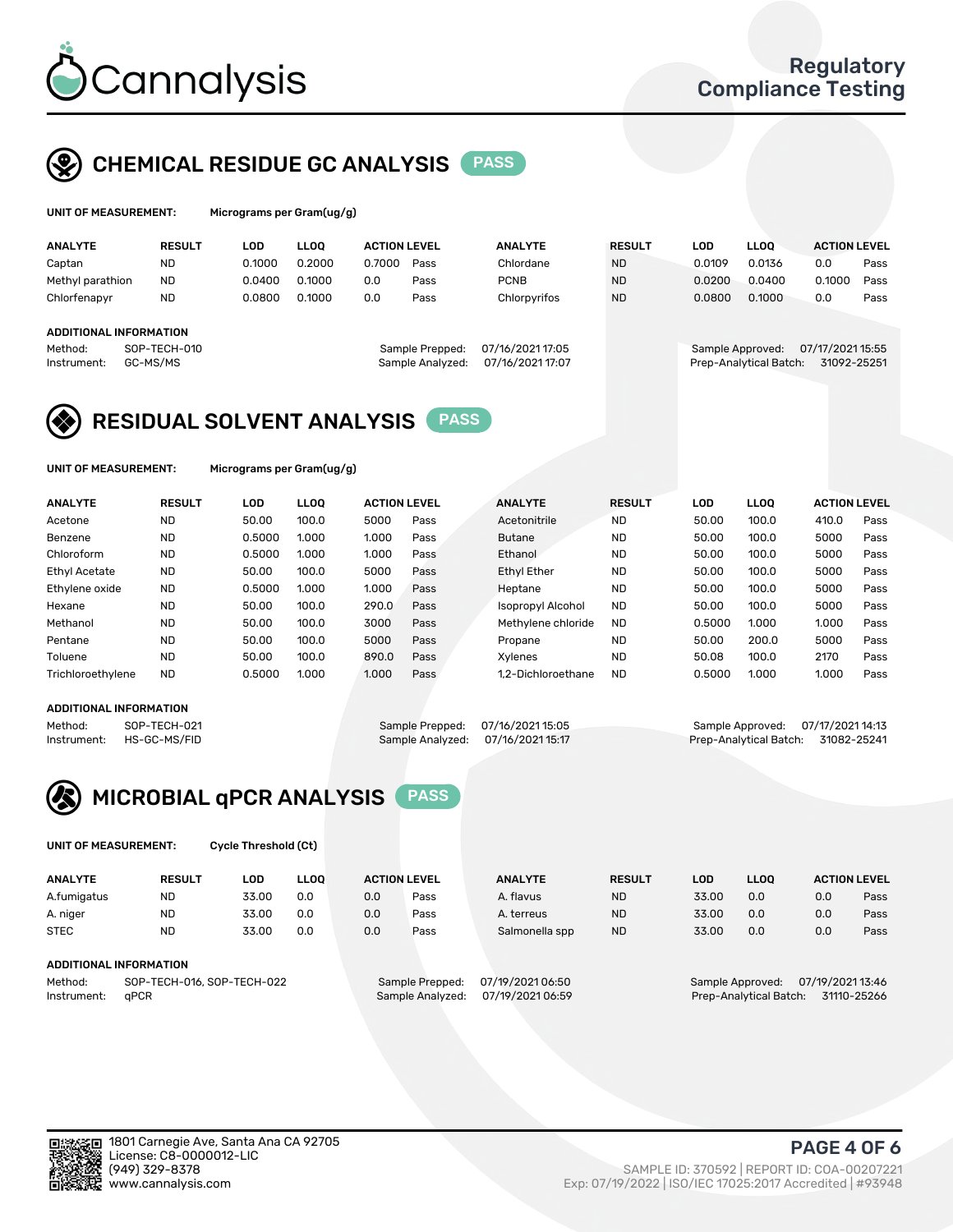



| UNIT OF MEASUREMENT:                                   |                            | Micrograms per Gram(ug/g) |             |                     |                                                                             |                |               |                                       |             |                     |      |
|--------------------------------------------------------|----------------------------|---------------------------|-------------|---------------------|-----------------------------------------------------------------------------|----------------|---------------|---------------------------------------|-------------|---------------------|------|
| <b>ANALYTE</b>                                         | <b>RESULT</b>              | <b>LOD</b>                | <b>LLOO</b> | <b>ACTION LEVEL</b> |                                                                             | <b>ANALYTE</b> | <b>RESULT</b> | <b>LOD</b>                            | <b>LLOQ</b> | <b>ACTION LEVEL</b> |      |
| Arsenic                                                | <b>ND</b>                  | 0.0120                    | 0.1000      | 0.2000              | Pass                                                                        | Cadmium        | <b>ND</b>     | 0.0072                                | 0.0500      | 0.2000              | Pass |
| Lead                                                   | $0.0740$ ug/g              | 0.0068                    | 0.0500      | 0.5000              | Pass                                                                        | Mercury        | <b>ND</b>     | 0.0060                                | 0.0500      | 0.1000              | Pass |
| <b>ADDITIONAL INFORMATION</b><br>Method:               | SOP-TECH-013               |                           |             | Sample Approved:    | 07/19/2021 10:34                                                            |                |               |                                       |             |                     |      |
| ICP-MS<br>Instrument:                                  |                            |                           |             |                     | 07/17/2021 17:41<br>Sample Prepped:<br>07/17/2021 17:42<br>Sample Analyzed: |                |               | Prep-Analytical Batch:<br>31101-25265 |             |                     |      |
|                                                        | <b>MYCOTOXINS ANALYSIS</b> |                           |             |                     |                                                                             |                |               |                                       |             |                     |      |
| Micrograms per Kilogram(ug/kg)<br>UNIT OF MEASUREMENT: |                            |                           |             |                     |                                                                             |                |               |                                       |             |                     |      |

| <b>ANALYTE</b>          | <b>RESULT</b> | LOD   | LLOO  | <b>ACTION LEVEL</b> |      | <b>ANALYTE</b> | <b>RESULT</b> | ∟OD   | <b>LLOO</b> | <b>ACTION LEVEL</b> |      |
|-------------------------|---------------|-------|-------|---------------------|------|----------------|---------------|-------|-------------|---------------------|------|
| Aflatoxin B1            | ND            | 1.000 | 2.000 |                     | N/A  | Aflatoxin B2   | <b>ND</b>     | 2.000 | 5.000       |                     | N/A  |
| Aflatoxin G1            | <b>ND</b>     | 2.000 | 5.000 |                     | N/A  | Aflatoxin G2   | <b>ND</b>     | 2.000 | 5.000       |                     | N/A  |
| <b>Total Aflatoxins</b> | <b>ND</b>     | 10.00 | 14.00 | 20.00               | Pass | Ochratoxin A   | <b>ND</b>     | 1.000 | 2.000       | 20.00               | Pass |
|                         |               |       |       |                     |      |                |               |       |             |                     |      |
| ADDITIONAL INFORMATION  |               |       |       |                     |      |                |               |       |             |                     |      |

#### ADDITIONAL INFORMATION

Method: SOP-TECH-020 Sample Prepped: 07/16/2021 13:00 Sample Approved: 07/19/2021 09:57 Instrument: LC-MS/MS Sample Analyzed: 07/16/2021 13:50 Prep-Analytical Batch: 31079-25237



UNIT OF MEASUREMENT: Filth and Foreign Matter (%, #/3g)

| <b>ANALYTE</b>                   | <b>RESULT</b> | LOD | <b>LLOO</b> | <b>ACTION LEVEL</b>                 |                  | <b>ANALYTE</b>   | <b>RESULT</b>                         | LOD                                  | <b>LLOO</b> | <b>ACTION LEVEL</b> |      |
|----------------------------------|---------------|-----|-------------|-------------------------------------|------------------|------------------|---------------------------------------|--------------------------------------|-------------|---------------------|------|
| IF RH ME                         | ND            | 0.0 | 0.0         | 1.000                               | Pass             | <b>IFM</b>       | <b>ND</b>                             | 0.0                                  | 0.0         | 25.00               | Pass |
| Mold                             | <b>ND</b>     | 0.0 | 0.0         | 25.00                               | Pass             | <b>SSCD</b>      | <b>ND</b>                             | 0.0                                  | 0.0         | 25.00               | Pass |
|                                  |               |     |             |                                     |                  |                  |                                       |                                      |             |                     |      |
| ADDITIONAL INFORMATION           |               |     |             |                                     |                  |                  |                                       |                                      |             |                     |      |
| SOP-TECH-009<br>Method:          |               |     |             | 07/16/2021 11:13<br>Sample Prepped: |                  |                  |                                       | 07/16/2021 11:32<br>Sample Approved: |             |                     |      |
| Instrument:<br>Visual Inspection |               |     |             |                                     | Sample Analyzed: | 07/16/2021 11:19 | Prep-Analytical Batch:<br>31072-25232 |                                      |             |                     |      |



PAGE 5 OF 6